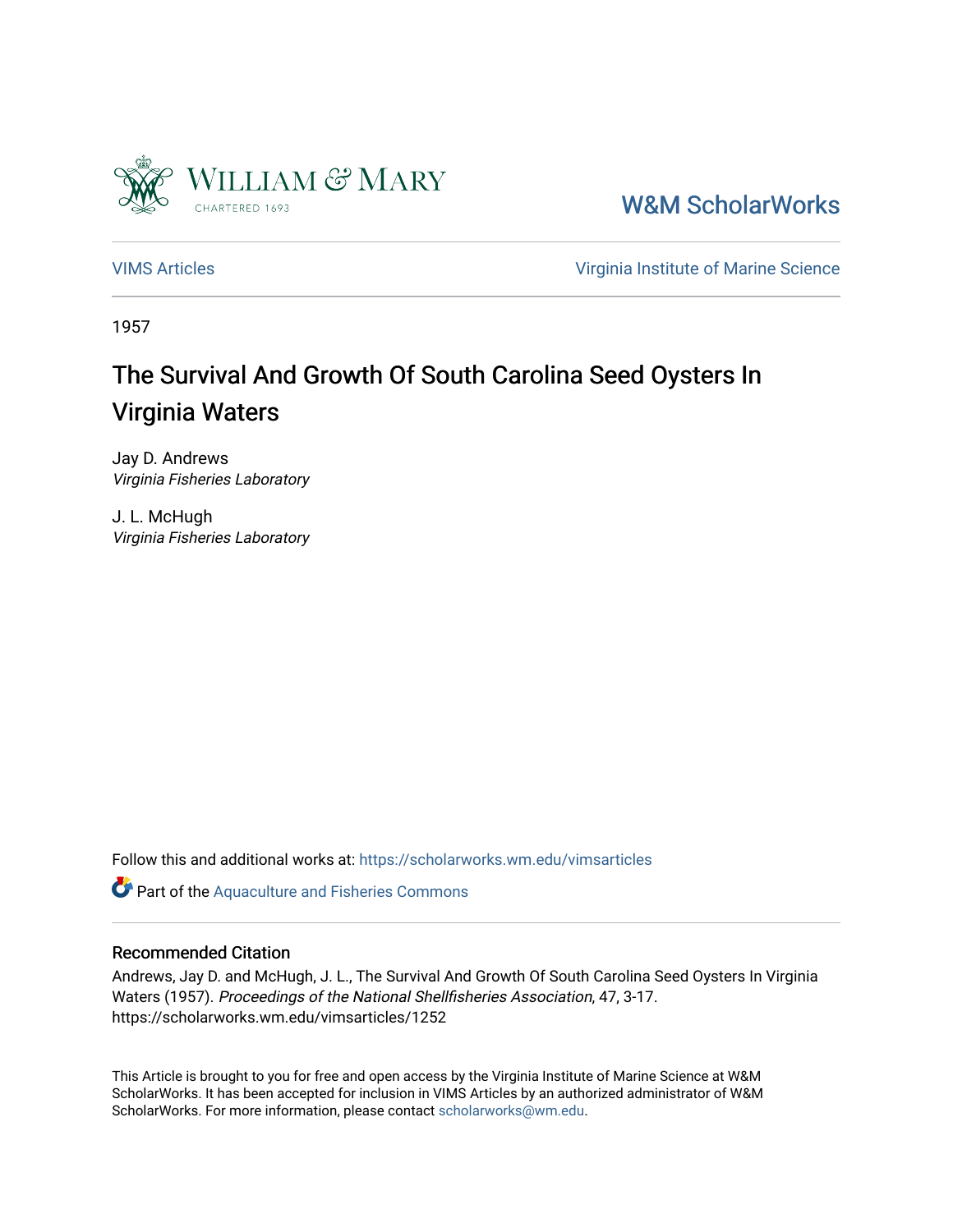#### THE SURVIVAL AND GROWTH OF SOUTH CAROLINA SEED OYSTERS

# IN VIRGINIA WATERS<sup>1</sup>

## Jay D. Andrews and J. L. McHugh

## Virginia Fisheries Laboratory, Gloucester Point, Virginia

#### Introduction

Most of the seed oysters planted on private grounds along the Atlantic Coast of the United States are obtained from public seed beds. The supply depends largely upon a wild crop over which there is little control. It is to be expected, perhaps, that the quantity of seed available at various localities along the coast is in proportion to the duration of the warm season. It follows that oystermen are usually searching southward for their supply of seed and the ramifications of this hunt are complex and ever changing.

Between 1825 and 1880 millions of bushels of Virginia oysters were shipped north to oyster-growing areas from Delaware to New Hampshire (Goode 1887), In 1879, for example, two million bushels were exported from Maryland waters alone at a price of seven cents per bushel. Some 200 sail-powered "run boats" were engaged in the transfer of oysters from Chesapeake Bay to northern waters.. The cost at the point of delivery was 25 to 35 cents a bushel. Most of these Chesapeake oysters were marketed immediately, but some were planted for use the following summer and fall, Evidently most were of marketable size.when shipped north; the primary purpose of relaying was to hold them for sale in the succeeding summer and early fall when native oysters were spawning and poor in quality.

By 1880 northern dealers had established shucking plants in Norfolk and Baltimore, and thereafter shipments of oysters in the shell to northern ports declined. The search for southern.oysters has never ceased, but now small seed oysters may be held in northern waters for several years before. marketing, and few are taken north of New Jersey. Growing southern oysters for several years in northern waters is a far different task than holding large oysters through one summer season before marketing, for survival and growth become important as well as the ability to fatten.

As production of market oysters on private grounds increased in Virginia, the home market absorbed most of the supply of seed, and as. recently as ten years ago less than 10 per cent of James River seed was sold out of State. Today the sale of seed oysters from public grounds of the James River for direct transport out of State is forbidden, and northern growers have turned to private grounds and the seaside of Eastern Shore for their supply.

Contributions from the Virginia Fisheries Laboratory No. 73,

 $\mathbf 1$ 

-3-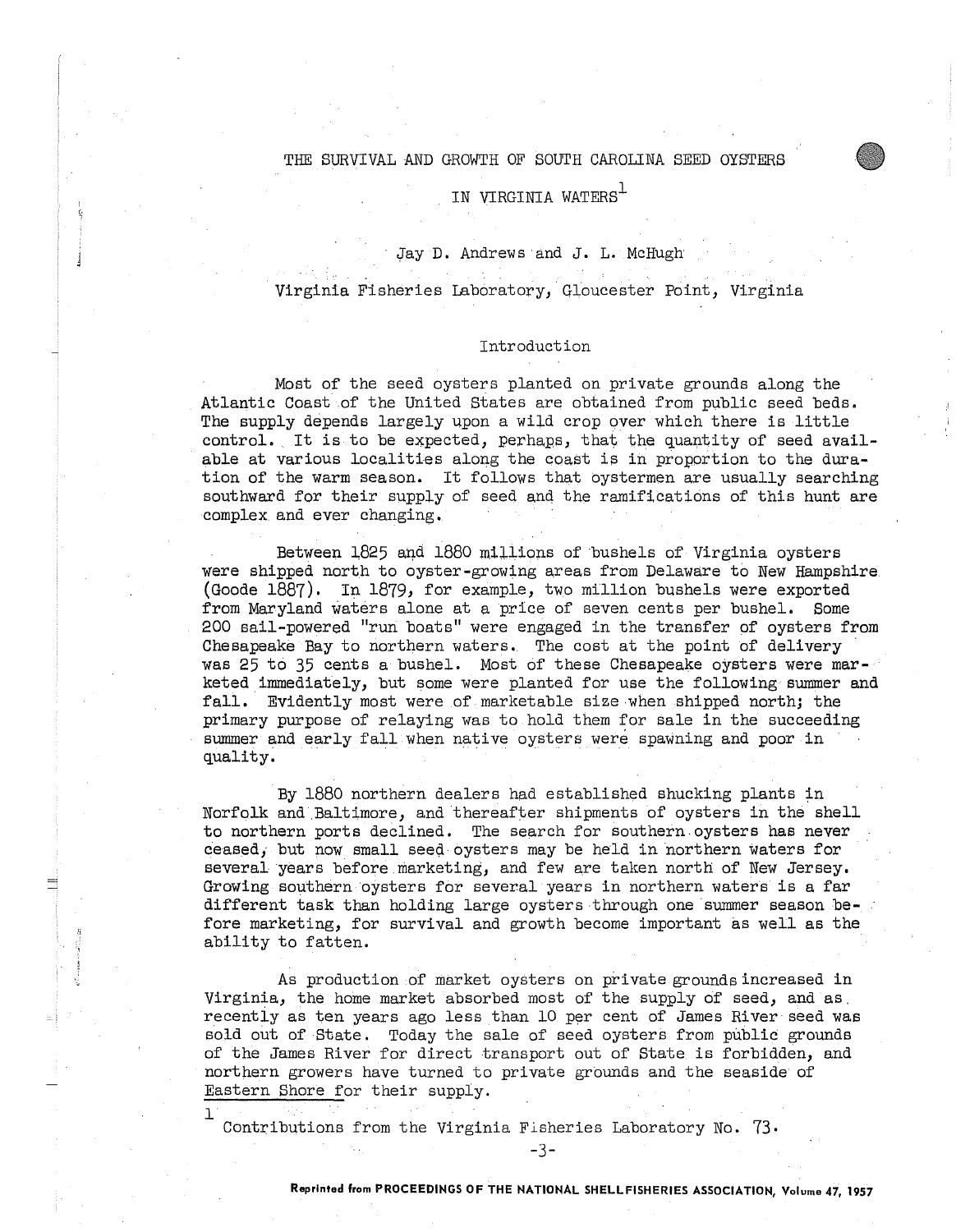These limitations on the export of seed were necessary under the present organization of the industry in Virginia, for the amount of ground under lease has been increasing, the demand within the State has been great, and in the last few years the price has steadily increased. Despite the ban on direct shipments out of State, the annual catch of seed oysters from the James River has increased. Potential seed areas on public grounds in other rivers have not been utilized and seed production on private grounds has been slow to develop. Prior to 1947 considerable quantities of Pamlico Sound seed oysters were used in Chesapeake Bay and particularly on the seaside of Eastern Shore. This practice ceased when the state of North Carolina placed on oysters an export tax of 50 cents per bushel (Chestnut 1949). Until recently shipment of seed from South Carolina has been virtually barred by various laws of that state, but now that regulations have been revised and South Carolina is ready to encourage production of seed for northern planters (Wallace 1956).

In South Carolina most oysters are grown in the intertidal zone and the beds are characterized by heavy sets. Planters are intrigued **by**  the high count per bushel but they recognize that consequent crowding may produce inferior shucking stock. It is not clear, moreover, whether oysters from the high-salinity waters of South Carolina can be transplanted successfully to the much less saline waters of upper Chesapeake Bay. In addition to these problems, scientists have been concerned about the growth and survival characteristics of southern oysters. Little attention was paid to quality and fitness of stock in the early days of extensive transplantation along the coast, and control of pests and diseases was given no consideration. It might be surmised that whatever damage could be done by mixing stocks and transplanting pests has already occurred, but recent troubles with the fungus Dermocystidium in Delaware Bay, and the possibility that the fungus may have been introduced in Chesapeake Bay some years earlier, suggest that unrestricted transplanting may yet be unwise.

The Chesapeake Biological Laboratory at Solomons, Maryland, began studying the characteristics of out-of-state seed grown in Chesapeake Bay a number of years ago (Beaven  $1949$ ); in  $1951$ , in cooperation with the Bears Bluff Laboratory and the Maryland laboratory, studies of South Caro~ lina seed oysters were begun in Virginia. Small numbers of these oysters have been held in trays for growth and mortality observations and upon these experiments is based a preliminary estimate of the usefulness of South Carolina seed in Chesapeake Bay.

We have attempted to compare the growth, survival, and fattening qualities of native and South Carolina oysters. We have assumed that the intensity and duration of setting in South Carolina waters will necessitate the removal of seed oysters at an early age--probably less than nine months. To hold stock longer in South Carolina produces a very dense cluster of oysters which can scarcely be separated a year later. In our experiments South Carolina and native spat of the same age were placed in trays when one to three months old and grown side by side. Data were obtained on oysters of three different year-classes

-4-

ねれ いいいたい はいたい しょうこうしょうけい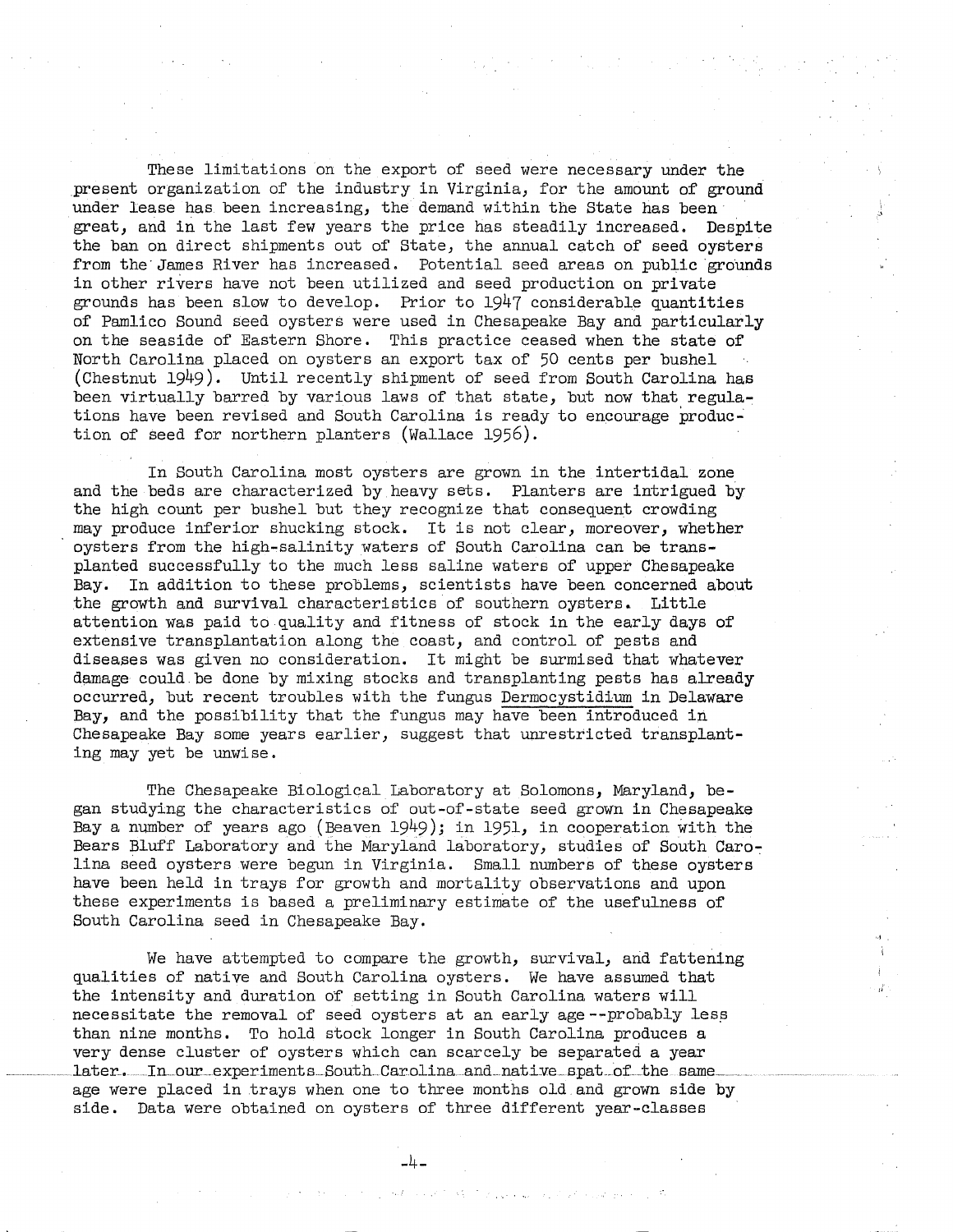from the two sources. The history of each group is given in Table 1.

#### Patterns of Mortality

The pattern of mortality of native Chesapeake Bay oysters has been described by Hewatt and Andrews (1954), The death rate is high during warm periods ( June to October) and extremely low during the winter and spring. Sporadic departures from this usual pattern, caused by mortalities from unknown causes, occur in some areas (Beaven 1946). In Figure 1 the pattern for native oysters is depicted over a period of three years (Trays 11 & 12). Figure 1 and Table 2 reveal also that in the warm period the mortality of South Carolina oysters (Trays  $4 \& 38$ ) often is little more than half as great as that of natives. Andrews and Hewatt (1957) have shown that South Carolina oysters are more resistant to the fungus, Dermocystidium marinum, which is the cause of most summer deaths in trays. During winter and spring, however, the death rate in South Carolina oysters is appreciably higher than that of natives. In the warm winters of 1952~53 and 1953-54, these losses were relatively inconspicuous, but when winters were cold, as in 1954-55 and 1955-56, deaths were frequent in February and March and again in May and June (Fig. 1). The causes of these deaths in later winter and again in-late spring are unknown. When organisms are transplanted to colder climates, minimal temperatures are often limiting, but oysters grown intertidally in South Carolina usually are exposed to lower temperatures and greater extremes than those held subtidally in trays at Gloucester Point. It appears that susceptibility to winter mortalities involves other factors in addition to. low temperatures--perhaps diseases, favored by cold waters, to which South Carolina oysters are more susceptible than natives. The winter survival of South Carolina oysters in their native waters is unknown.

For convenience in computing biomass, it is best to express mortality in terms of survivors, as in Figure 2. Mortality and growth records were not collected in the first year because weights and counts of spat were difficult to obtain. For convenience, also, survivorship was computed on the basis of an original stock of 1000 oysters in each lot. Death rates for each period between observations were applied to the number of survivors at the beginning of the period. From Figure 2 the number or percentage of survivors at any age in months can be determined.

South Carolina oysters (closed circles) had less seasonal variation in death rate, hence the survivorship curve declines rather steadily, but the curves for native oysters (open circles) show steep declines in summer and almost no drop in winter. These curves include the unusual year of 1954 when over half the native oysters, but only one-fourth of the South Carolina oysters died. The South Carolina oysters had a distinct advantage in survival during this warm year.

-5-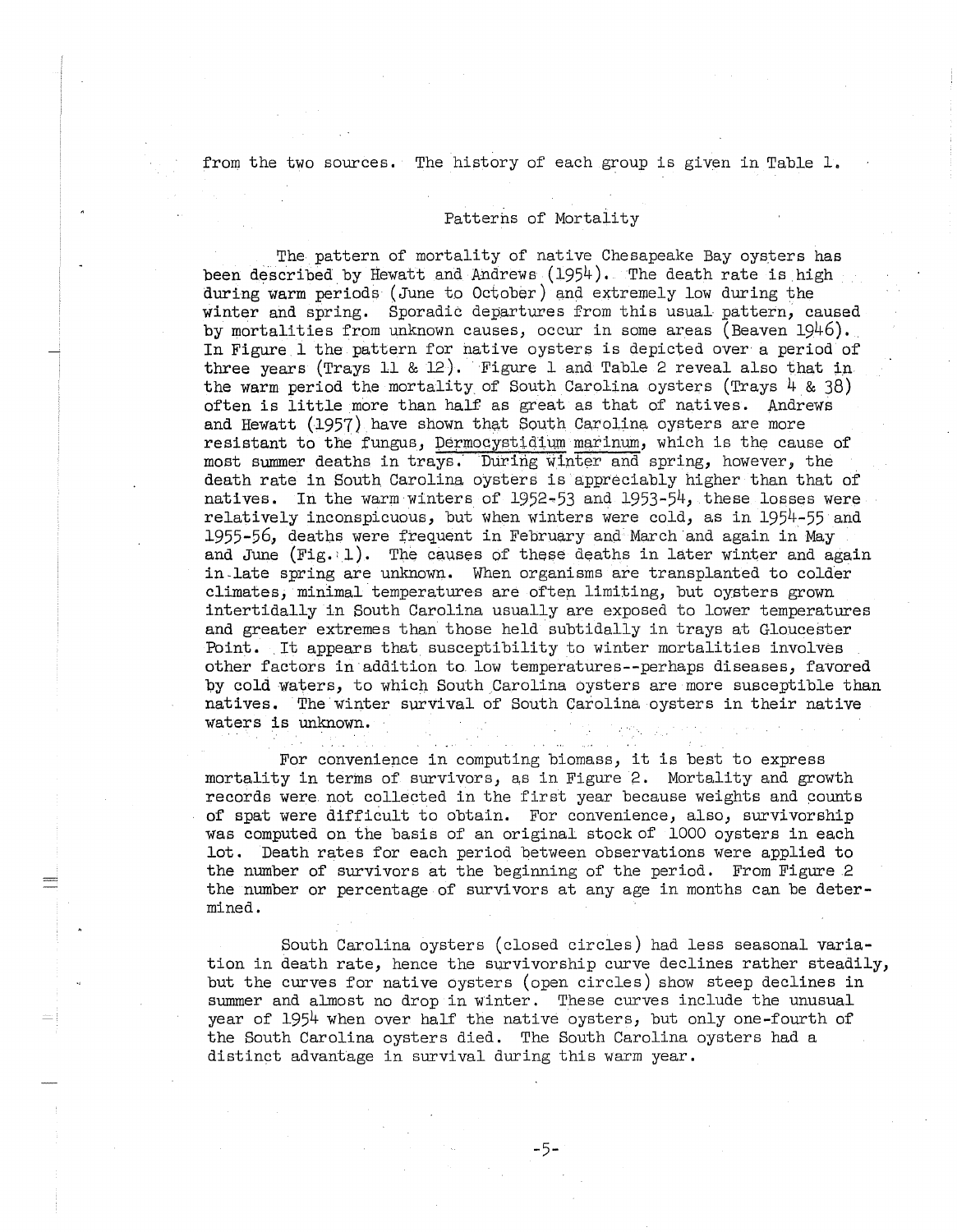Table 1. History of Virginia and South Carolina oysters

grown in trays at Gloucester Point

| Year of | · Tray          | Origin           | Date                         |  |
|---------|-----------------|------------------|------------------------------|--|
| birth   | number          |                  | transplanted                 |  |
| 1951    | 4               | South Carolina   | July 1951                    |  |
|         | 11              | James River      | Nov. 1951                    |  |
|         | 12              | Corrotoman River | Nov. 1951                    |  |
| 1952    | 28              | South Carolina   | Nov. 1952                    |  |
|         | 27              | York River       | Aug. 1952                    |  |
| 1953.   | 38              | South Carolina   | <b>Time and</b><br>Nov. 1953 |  |
|         | 39 <sup>2</sup> | Chincoteague     | $\mathbb{N}$ ov. 1953        |  |
|         | 40              | York River       | Aug. 1953                    |  |

-6-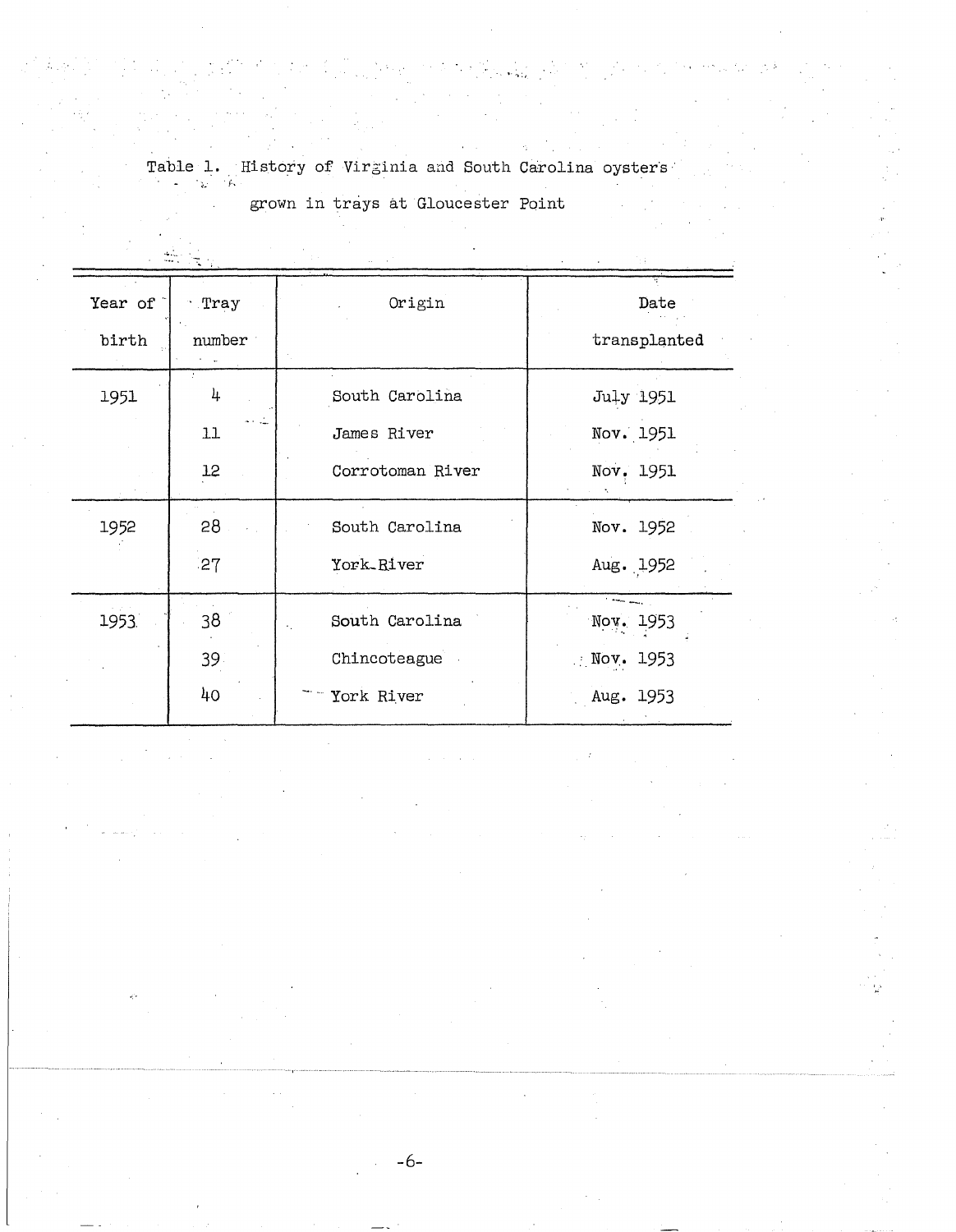

Fig. 1. Patterns of mortality in oysters from Virginia (Trays 11 and 12) and South Carolina (Trays  $4$  and 38). Mortality for<br>each month is expressed as the average number of deaths per 1000 oysters per day.

 $-7-$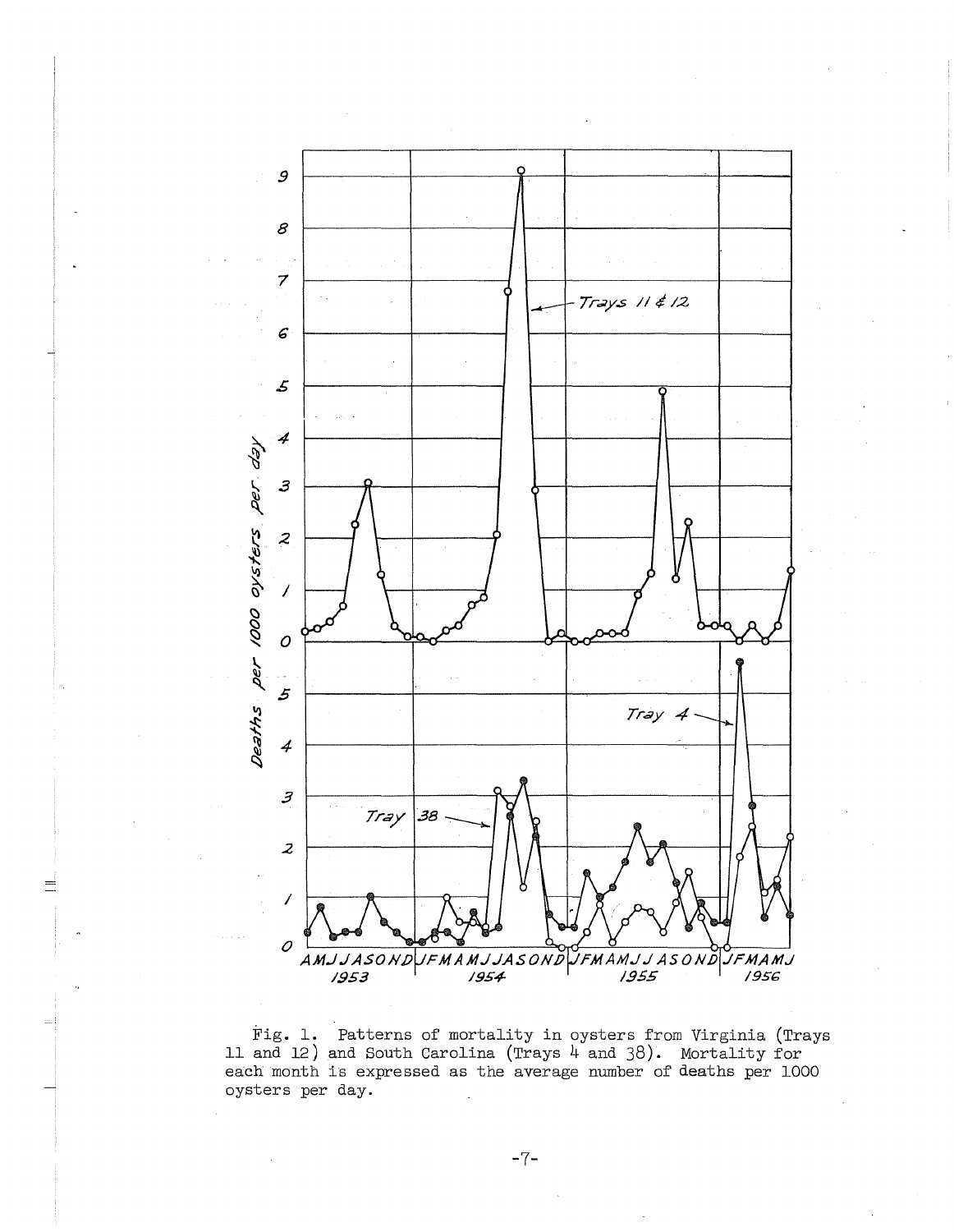| Table 2. | Mortalities of oysters in trays in the warm and cold seasons |                               |  |  |
|----------|--------------------------------------------------------------|-------------------------------|--|--|
|          |                                                              |                               |  |  |
|          |                                                              | at Gloucester Point, Virginia |  |  |

|                | Mortality in per cent |                 |              |                                                                         |
|----------------|-----------------------|-----------------|--------------|-------------------------------------------------------------------------|
| Tray<br>number | Source                |                 |              | Annual<br>$\mathcal{S}_{\text{out}}$                                    |
| 4              | South Carolina        | 9               | 16           | 24                                                                      |
| 4              | South Carolina        | $\overline{7}$  | $6 \cdot$    | 13                                                                      |
| 11             | James River           | 4               | 4            | 8                                                                       |
| 12             | Corrotoman River      | 3               | 0            | $\overline{\mathbf{3}}$                                                 |
| 4              | South Carolina        | 10              | 6            | 15                                                                      |
| 11             | James River           | 24              | 5            | 28                                                                      |
| 12             | Corrotoman River      | 17 <sup>2</sup> | $\cdot 6$    | 22.                                                                     |
| 4              | South Carolina        | 24              | 19           | 39                                                                      |
| 11             | James River           | 57              | $\mathbf{1}$ | 57                                                                      |
| 12             | Corrotoman River      | 51              | 4            | 53                                                                      |
| 4              | South Carolina        | 22              | 31           | 46                                                                      |
| 11             | James River           | 26              | 8            | 32                                                                      |
| 12             | Corrotoman River      | 30              | $\mathbf{2}$ | 32                                                                      |
| 4              | South Carolina        | 25              | . .          |                                                                         |
| 11             | James River           | 16              |              |                                                                         |
| 12             | Corrotoman River      | $25$            |              |                                                                         |
|                |                       |                 |              | Warm months   Cold months<br>(June to Oct.) (Nov. to May) (June to May) |

 $-8-$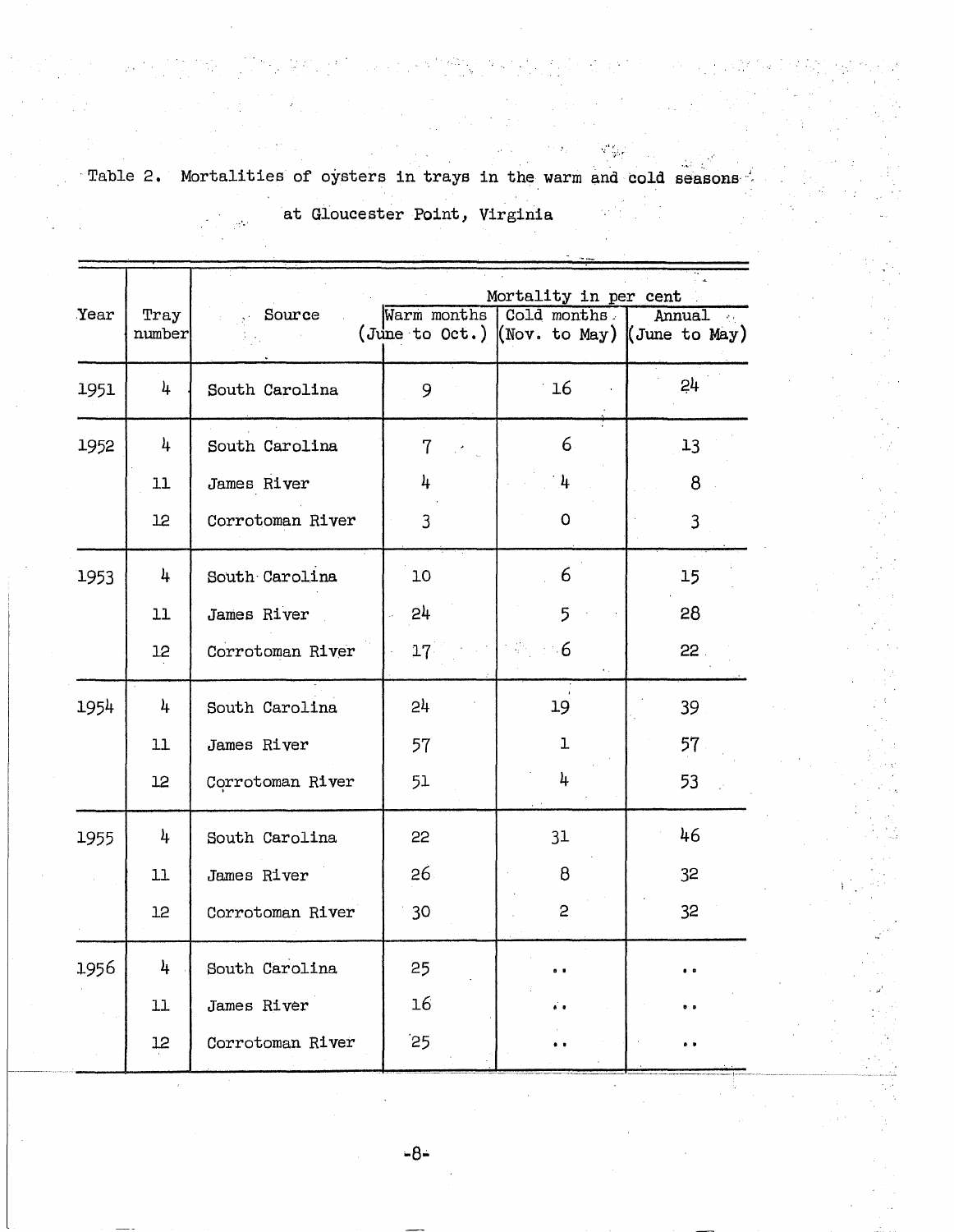In years in which average winter and summer temperatures are nearly normal, it appears that losses in South Carolina and native oysters may be about equal. Although summer losses are less in South Carolina oysters, winter deaths are more serious than in natives. The designation of "warm" and "cold" winters is difficult, but after 1948 Virginia had six consecutive warm winters during which the three winter months rarely had average temperatures below .normal. In each of the past two winters (1954-55 & 1955-56), two of the three winter months had average temperatures well below normal and these were by far the coldest winters since 1948. During this experiment (1952 to 1956), two quite warm and two rather cold winters were experienced. It appears that warm winters and warm summers (1952-53 & 1953-54) favor the survival of South Carolina oysters, but cold winters (1954-55 & 1955-56) and cool summers (1956 permit greater survival of natives (Table 2).

Apparently South Carolina oysters are not immune to winter mortalities at any age, whereas all oysters reach two years of age before summer losses from Dermocystidium become heavy. In low-salinity waters, where no deaths occur from the fungus at any age, South Carolina oysters may suffer high winter losses (Beaven 1953). In the lower bay, therefore, South Carolina oysters appear to have no advantage over natives in ability to survive and in the upper bay they may be quite inferior.

#### Growth

The growth of oysters, expressed as weight in the shell after cleaning, shows small differences between Virginia and South Carolina oysters of the same year-class but large variations among year-classes (Fig. 3). In other words, environmental differences apparently caused greater variation in growth than genetic differences between native and South Carolina oysters. The oysters of the 1951 year-class (Trays 4, 11, & 12) grew faster than'those of the two succeeding year-classes. At the end of  $24$ ,  $36$ , and  $48$  months of age they were  $40$  to  $45$  per cent heavier than the 1952 year class at the same age (Trays 27 &  $2\overline{8}$ ). In two of the three year-classes, South Carolina oysters were heavier than natives at the beginning of the experiment, but soon the natives exceeded them in weight, There is some indication that South Carolina oysters may never reach a size as large as natives. Marketable oysters of three to three and one-half inches weigh from 60 to 90 grams.

#### Yields

In these experiments the yield of oysters is the resultant of. losses from deaths and gains from growth. In the computation, average weight is multiplied by number of survivors; this is less complex than the method used by McHugh and Andrews (1955). To facilitate comparison of groups, the biomass or total weight has been converted to relative biomass or yield based upon an initial weight of 19 grams per oyster.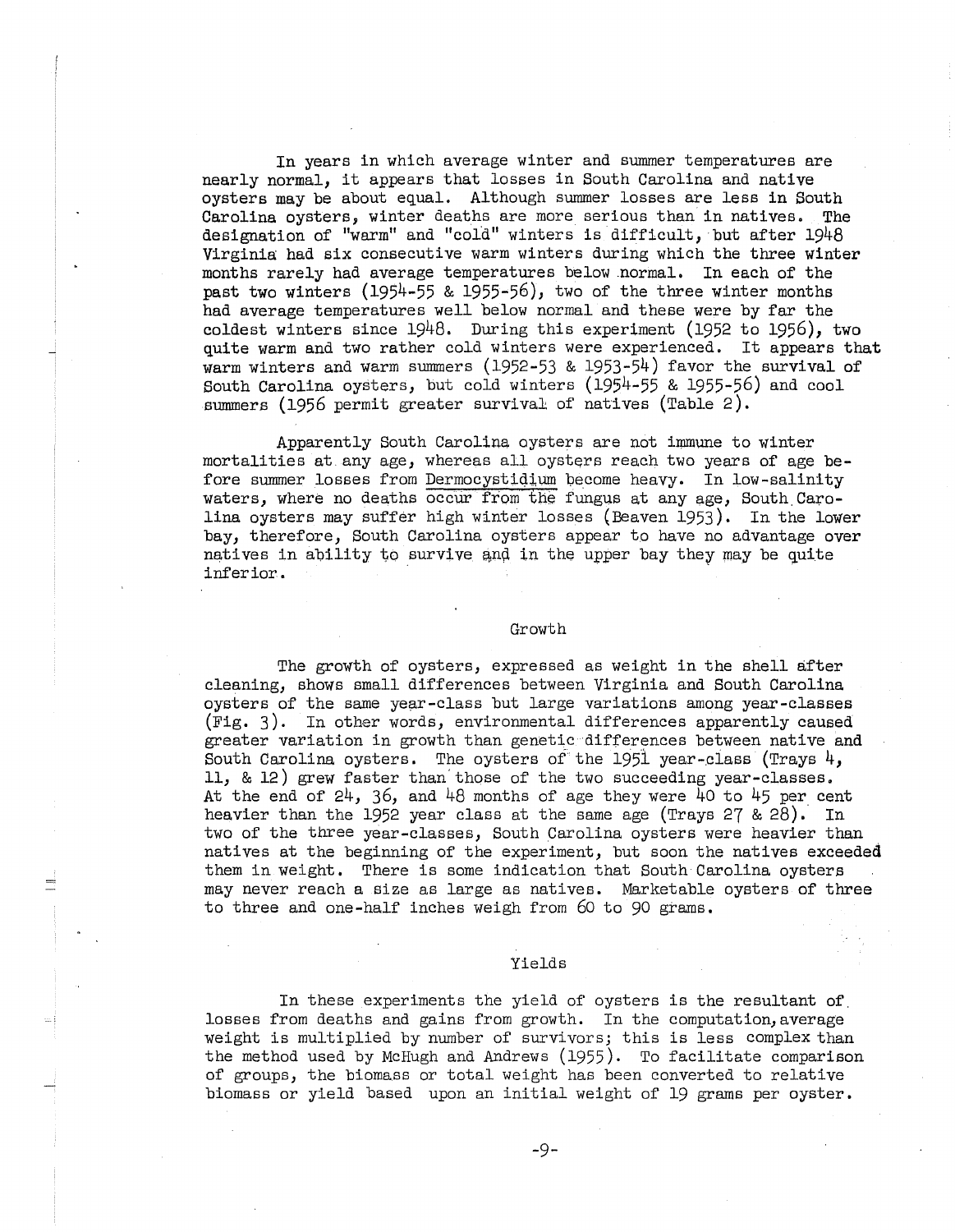

Fig. 2. Numbers of survivors from initial lots of 1000 oysters; calculations were based upon the death rates of oysters suspended in trays from the Virginia Fisheries Laboratory pier. The 1951 year-class is represented by Trays 11 and 12 from Virginia and Tray  $4$  from South Carolina; the 1952 year-class by Trays 27 (Virginia) and  $28$  (South Carolina). Tray 39 contained oysters from the seaside of the Eastern Shore of Virginia. Native oysters are represented by open circles and South Carolina by closed circles.

-10-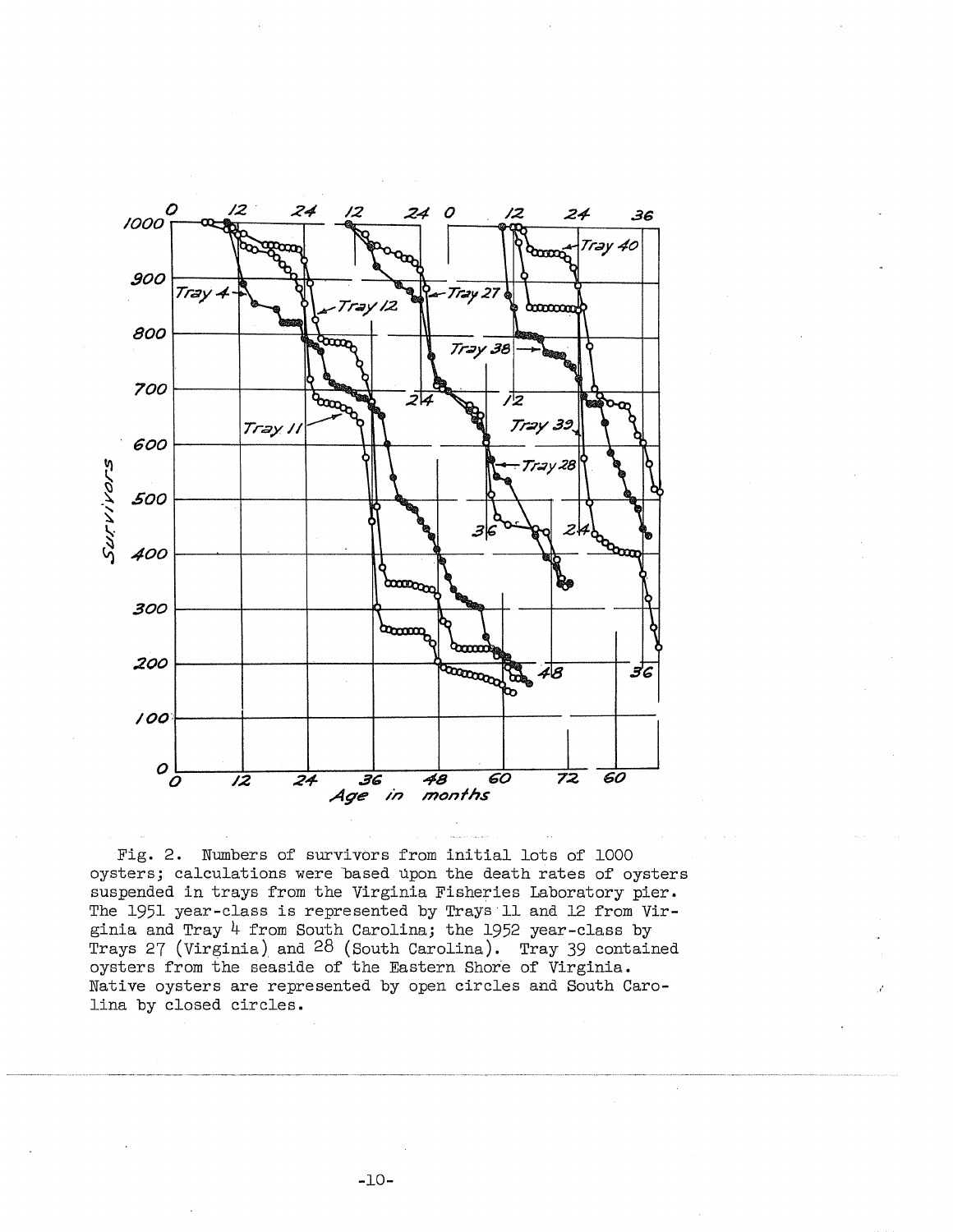

Fig. 3. Mean growth rate in total weight, including shell, of oysters from Virginia and South.Carolina. The 1951 yearclass is represented by Trays 11 and 12 from Virginia and Tray 4 from South Carolina; the 1952 year-class by Trays 27 (Virginia) and 28 (South Carolina); and the 1953 year-class by Trays 40 (Virginia) and 38 (South Carolina). Tray 39 contained oysters from the seaside of the Eastern Shore of Virginia. Open and closed circles represent native and South Carolina oysters respectively.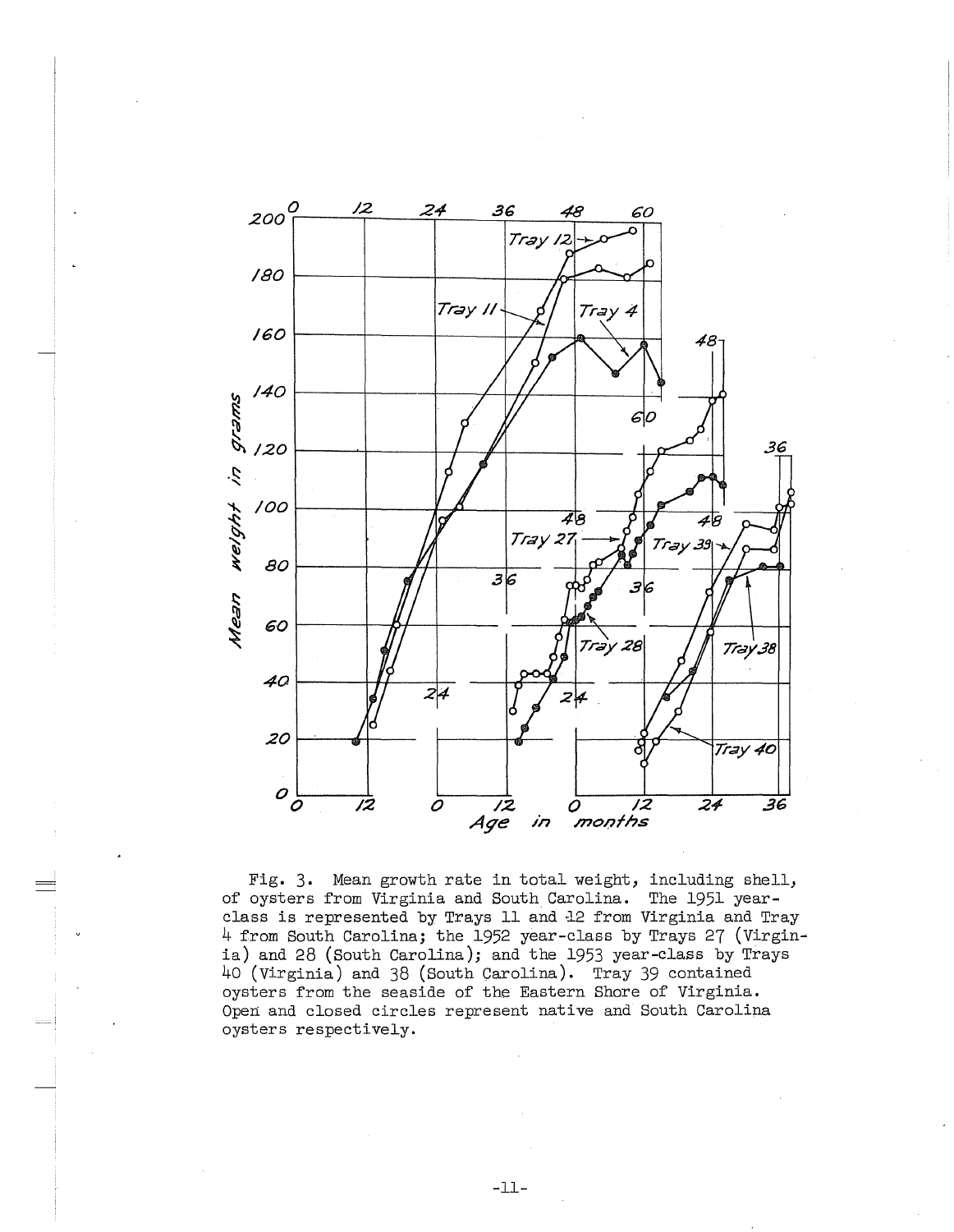

Fig.  $\frac{1}{4}$ . Relative yield (biomass) of oysters from Virginia and South Carolina. The 1951 year-class is represented by Trays 11 and 12 from Virginia and Tray 4 from South Carolina; the 1952 year-class by Trays 27 (Virginia) and 28 (South Carolina); the 1953 year-class by Trays 40 (Virginia) and 38 (South Carolina). Tray 39 contained oysters from the seaside of the Eastern Shore of Virginia. Native oysters are represented by open circles and South Carolina by closed circles.

 $\sim 10^{-14}$ 

 $-55-$ 

 $\zeta_{\mathbf{k}}$  , and  $\zeta_{\mathbf{k}}$  , and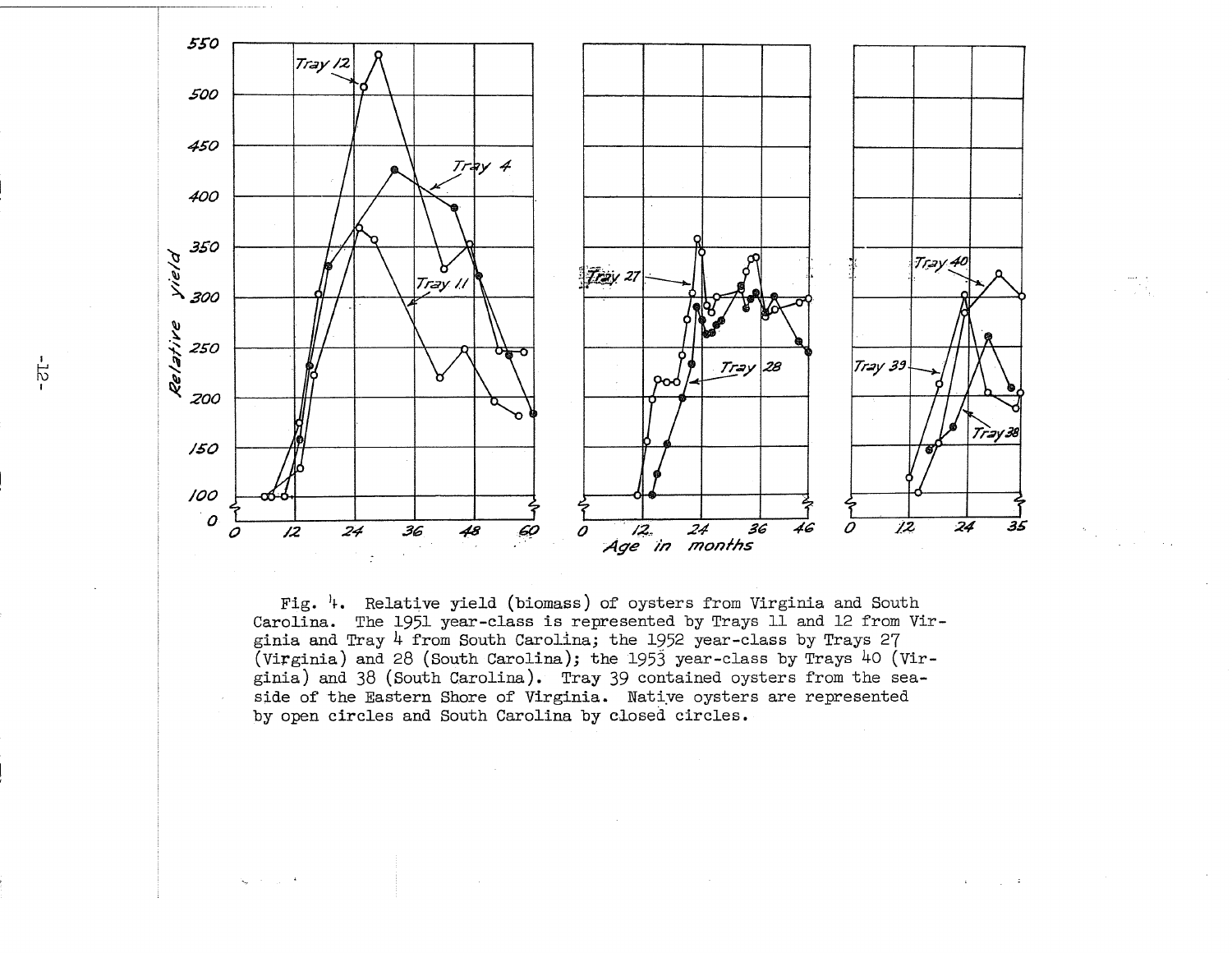This was the approximate size at which each group of spat was separated from the cultch and weighed. Although actual weights varied, the month when each group reached an average weight of 19 grams was determined from the known weight-length relationship' (McHugh and Andrews 1955). All points in Figure 2, however, are based on actual weights. A value of 100 was assigned to the initial biomass of 19,000 grams  $(1,000)$ oysters at 19 grams each). Yields are expressed as a percentage of the initial biomass, and at any age they can be read from the graph in any unit of weight or volume desired.

In all groups relative biomass increased rapidly during the first two years when growth was rapid and death rates low, and maximum yield was obtained in  $24$  to 30 months after setting (Fig. 4). In Trays 11 and 12 biomass declined rapidly thereafter for this was the period of excessive death rate in the summer and fall of 1954. Although there were rather wide differences in relative biomass of the two groups of native oysters of the 1951 year-class, the pattern was very similar. The decline in biomass was precipitous in the late summer and fall but tended to rise in spring when few deaths were occurring. If there had been a measurement at  $3^{\text{4}}$  months (late spring of 1954), biomass would undoubtedly have increased as it did in the spring of 1955 (41 to 46 months). In the spring of  $1956$  (53 to 58 months), these oysters were nearly five years old and growth had declined. The curve for South Carolina oysters (Tray  $4$ ) exhibited a distinctive pattern in which the. inflections were less abrupt because the rate of survival was less variable. The sharpest declines in these oysters came in winter and spring when growth was slow and mortalities fairly high,

In Trays 27 and 28 (Fig. 4) the patterns were similar to those in the 1951 year-class but biomass was maintained near maximum levels longer because survival in 1955 was comparatively high. These groups never attained the maximum biomass of the 1951 groups because excessive mortalities in 1954 depleted the ranks early. It will be noted again that seasonal fluctuations in biomass are not as drastic in South Carolina oysters (Tray 28) as in natives (Tray 27).

Again, in oysters of the 1953 year-class (Trays 38, 39, and 40) biomass did not reach the level achieved by the 1951 groups  $(Fig. 4)$ . In this latest year-class native oysters (Tray 40) had a distinct advantage over imported oysters; susceptibility to the fungus D, marinum caused high losses (48 per cent) in Chincoteague oysters (Tray 39) in the summer and fall of 1955 and many deaths occurred in the South Carolina oysters (Tray 38) in the winter and spring of 1956, Figure 4 clearly illustrates that these losses altered the biomass curve in . Trays 38 and 39, and these oysters produced much lower yields at marketable sizes.

Yields of three, four, or five to one may not seem realistic to oystermen. It must be remembered that oysters grown in trays are protected from injury, smothering, drill predation, and other agents of attrition which operate on natural grounds; these are factors which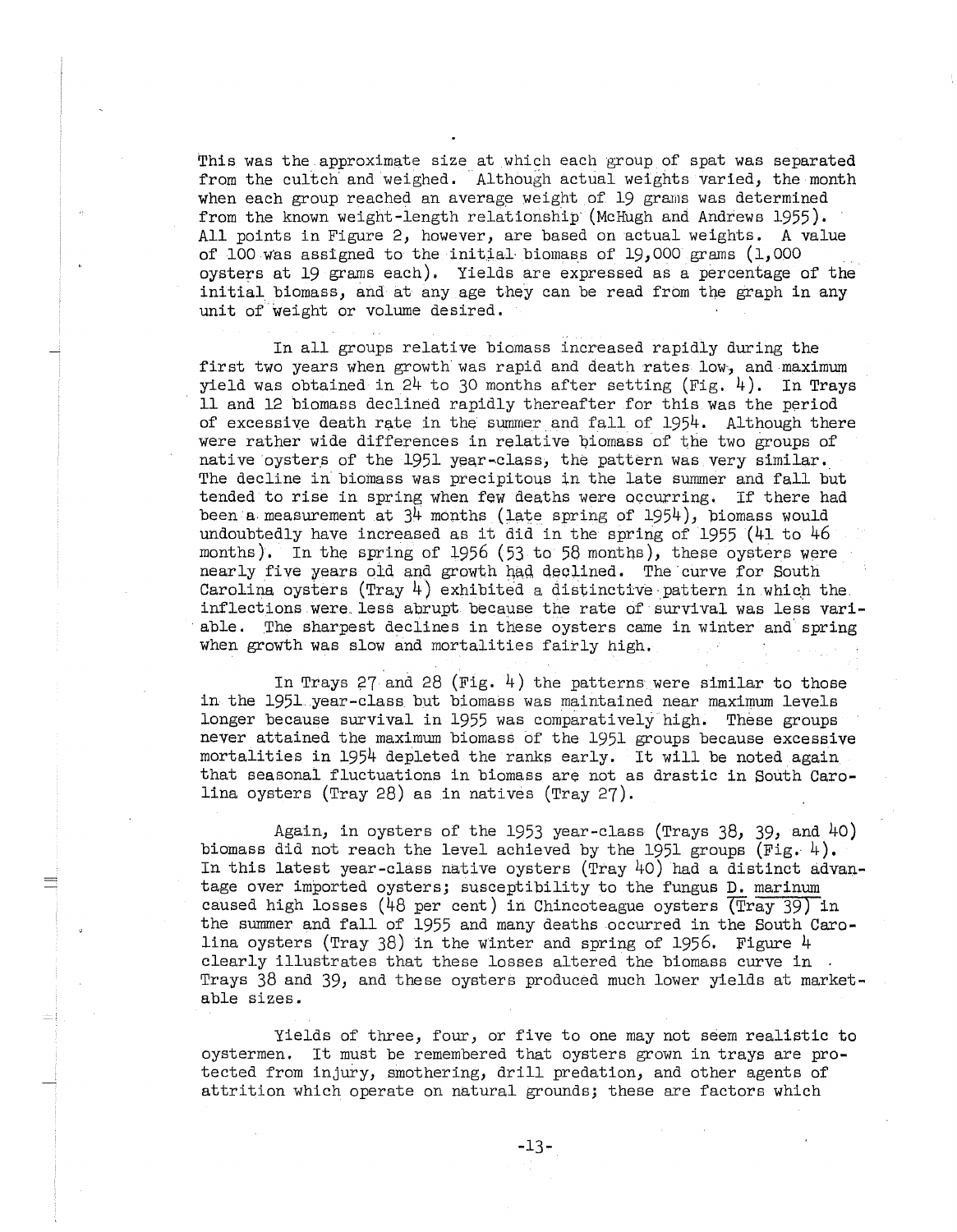Table 3. The condition index in South Carolina and native oysters held in trays at Gloucester Point, Virginia<sup>l</sup>

| Date          | Source         | Tray<br>number | Mean length<br>mm | Condition<br>index |
|---------------|----------------|----------------|-------------------|--------------------|
| 1 June 1955   | York River     | 27             | 91                | 11.0               |
|               | South Carolina | 28             | $-84$             | 12.5               |
| 10 Sept. 1955 | James River    | 11             | 100               | 9.0                |
|               | South Carolina | 4              | 106               | 7.1                |
| 4 May 1956    | York River     | 27             | 93                | 7.8                |
|               | South Carolina | 28             | 81                | 6.5                |
| 25 June 1956  | York River     | 27             | 97                | 11.7               |
|               | South Carolina | 28             | 96                | 9.2                |

 $\footnotesize\begin{subarray}{l} \texttt{1} \end{subarray}$  These determinations were made by Dexter S. Haven.

 $-1<sup>1</sup>$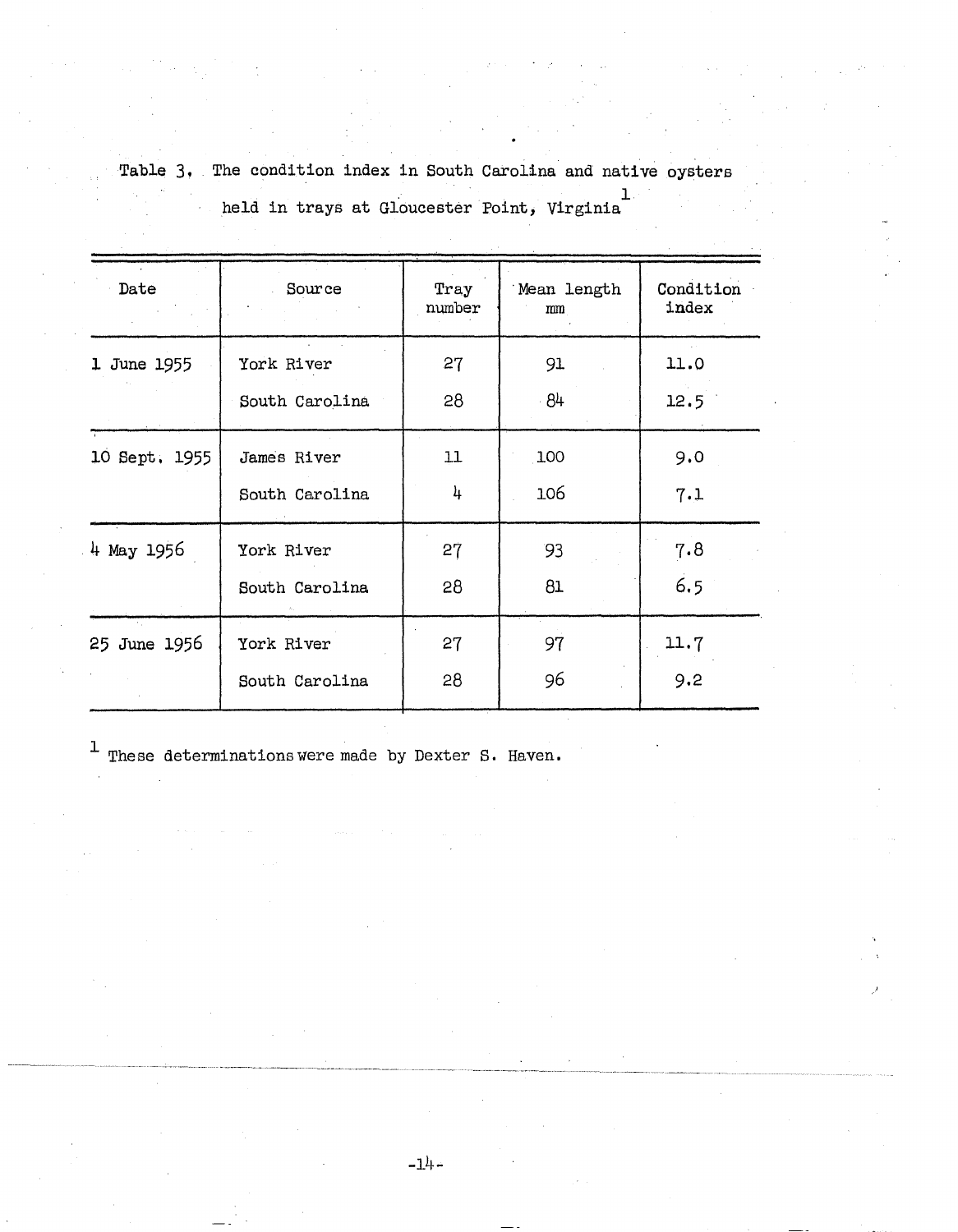cause early losses in planted oysters when tray losses are negligible, The yield on natural grounds, consequently, never attains the level found in tray oysters; to achieve high yields, gains from growth must greatly exceed losses from deaths.

In yields, as in growth and mortality, South Carolina oysters appear to be at a disadvantage when compared with natives, although they may retain their peak biomass for a slightly longer time. In years of low temperatures South Carolina oysters do not attain the biomass of natives.

## Condition

A preliminary attempt has been made to compare the condition index (Higgins 1937) or "fatness!' of South Carolina and native oysters. In three of four samples natives had higher indices of condition than South Carolina oysters (Table 3). Samples have not been taken in the fall and winter when most oysters are marketed. Seasonal and annual fluctuations in condition factor have been so great from river to river that data must be collected for several years before any firm conclusions on condition index can be reached.

#### Discussion of Other Factors

The importance of several other characteristics of South Carolina oysters, when grown in Chesapeake Bay, has not been determined. These oysters are relatively more elongate than natives and the shell appears to be thinner. We have encountered more difficulty with breakage of shells in shucking South Carolina oysters, although it is not clear whether this is caused by a heavier infection of boring sponge or by thinner shells. The cupped valves have a deeper cavity in South Carolina oysters than in natives, and they are usually cucullated, that is, the cavity extends under the hinge. A few measurements indicate that the capacity of the shell cavity is greater than in natives for a given weight or size of oyster. The upper valve in South Carolina oysters lies on the cupped valve like a flat lid whereas in natives it contributes to the shell cavity.

#### Summary

Most oystermen and biologists recognize that native oysters are the most satisfactory seed for planting in a given area. Although the demand for seed in Virginia presently exceeds the supply, there is no. reason why this situation should continue to exist; for the proper utilization of suitable public grounds such as the Corrotoman and Piankatank Rivers, and greater attention to the production *bf* seed oysters on private grounds, should be adequate to supply all planters within the state.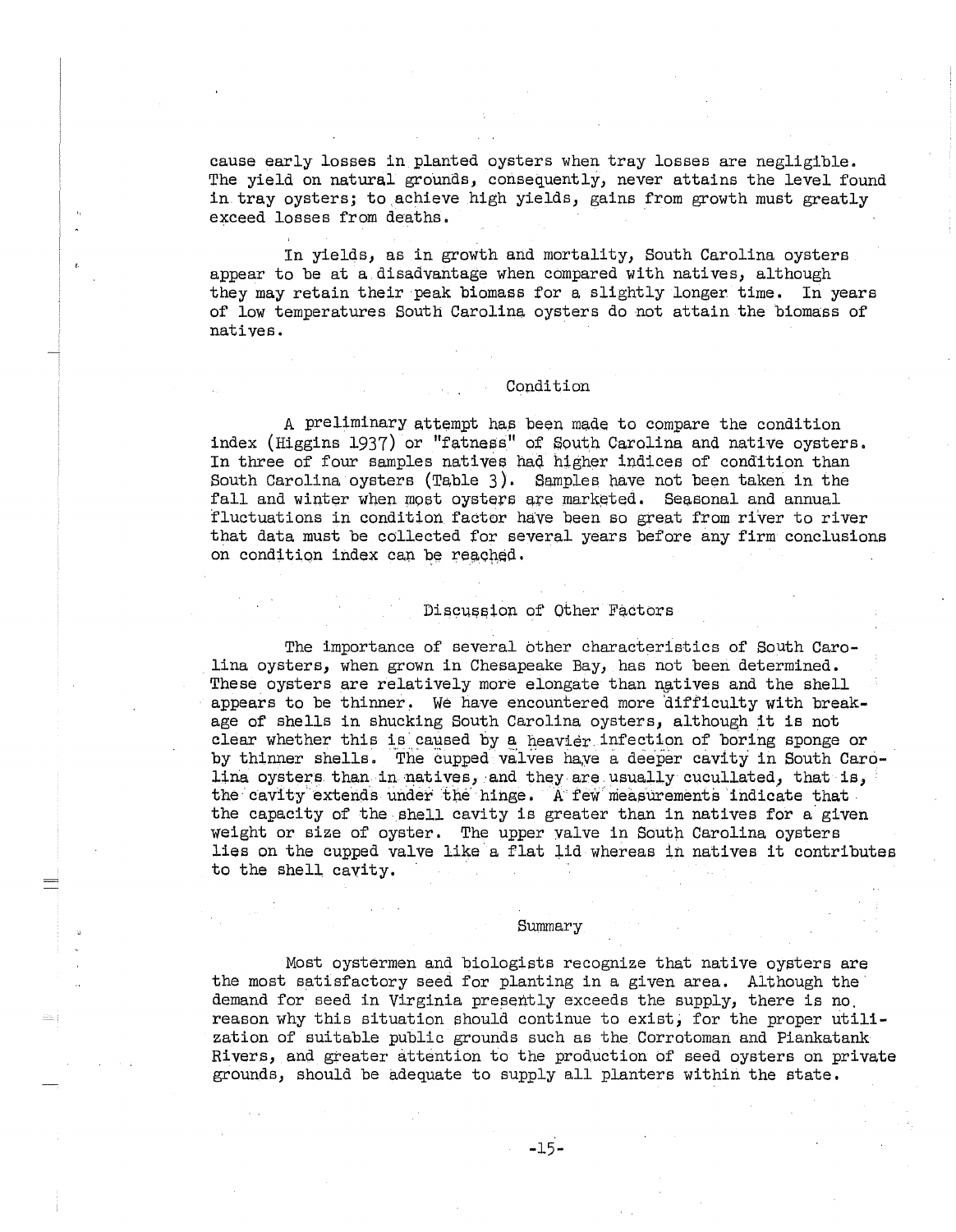If these obvious sources of local seed are not exploited, however, planters will continue to look elsewhere for a supply. The recent relaxation of laws in South Carolina already has aroused interest among Chesapeake planters. In comparison with native Chesapeake Bay oysters, South Carolina seed is definitely superior in resistance to the fungus. almost equal in growth, but usually inferior in rate of survival during the cold season. Planters who desire to experiment further with these seed ovsters should consider the interaction of the various biological factors with the economic and fiscal problems associated with their import from South Carolina.

#### Literature Cited

- Andrews, J. D. and W. G. Hewatt. 1957. Oyster mortality studies in Virginia. II. The fungus disease caused by Dermocystidium marinum in oysters in Chesapeake Bay. Ecol. Monogr. 27: 1-25.
- Beaven, G. F. 1946. Effect of Susquehanna River stream flow on Chesapeake Bay salinities and history of past oyster mortalities on upper Bay bars. Conv. Addresses Natl. Shellfish. Assoc. 1946:  $38 - 41$ .
- Beaven, G. F. 1949. Growth observations of oysters held on trays at Solomons Island, Maryland. Conv. Addresses Natl. Shellfish. Assoc. 1949: 43-49.
- Beaven, G. F. 1953. A preliminary report on some experiments in the production and transplanting of South Carolina seed oysters to certain waters of the Chesapeake area. Part 2. Proc. Gulf and Carib. Fish. Inst., 5th Ann. Sess: 115-122.
- Chestnut, A. F. 1949. The oyster industry of North Carolina and some of its problems. Conv. Addresses Natl. Shellfish. Assoc. 1949:  $39 - 42.$
- Goode, G. B. 1887. The fisheries and fishery industries of the United States, Washington, D. C.: 5 sections.
- Hewatt, W. G. and J. D. Andrews.  $1954$ . Oyster mortality studies in Virginia. I. Mortalities of oysters in trays at Gloucester Point, York River. Texas Jour. Sci. 6: 121-133.
- Higgins, E. 1937. Progress in biological inquiries. Bur. Fish. Admin. Rep. No. 30: 50.
- Lunz, G. R. 1953. A preliminary report on some experiments in the production and transplanting of South Carolina seed oysters to certain waters of the Chesapeake area. Part 1. Proc. Gulf and Carib. Fish. Inst., 5th Ann. Sess: 115-122.